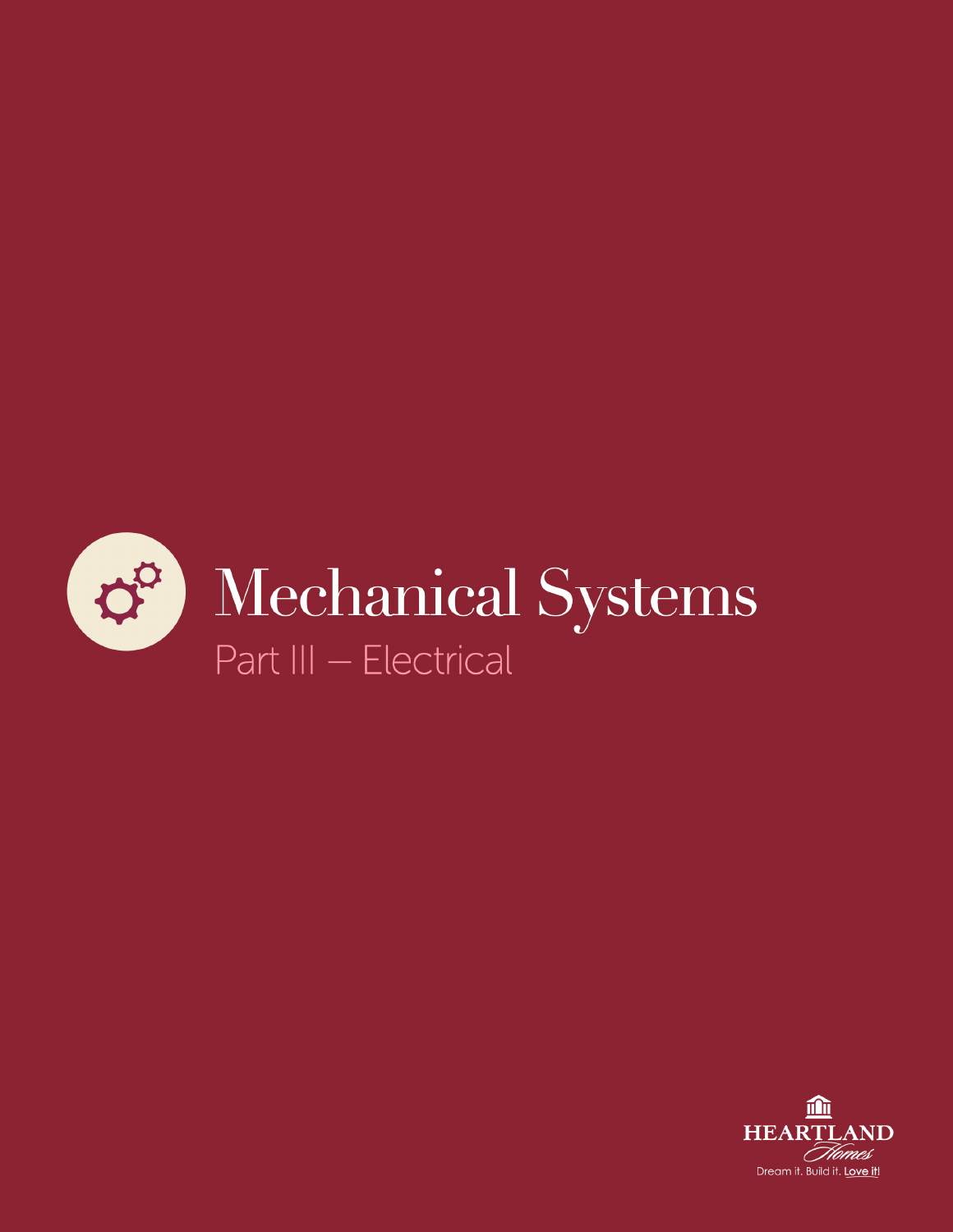

# Electrical System Information

# Ground Fault Interrupters (GFI)

- GFI's are ultra-sensitive and designed to shut off all electrical current to an outlet or group of outlets to prevent electrical shock. Your home is protected by a minimum of four GFI receptacles. GFI's are used in bathrooms, kitchens, exterior outlets, garage outlets, unfinished basement areas, and "wet areas". One of the GFI outlets in the circuit contains a small reset button that controls all outlets in the circuit.
- If any one of these GFI devices trips, unplug everything on the circuit that the GFI device protects and attempt to reset.
- The kitchen usually has two GFI circuits that control countertop and island outlets.
- Typically, bathrooms are on one GFI circuit meaning only one bathroom will have a reset.
- All garage wall and exterior outlets are typically on one circuit controlled by a reset located either in the garage or an unfinished area of the basement.
- Caution: Freezers or refrigerators may cause GFI's to trip.

#### Switched Outlets

- Switched outlets are outlets that are controlled by a wall switch. Typically, the switch only controls ½ of the outlet.
- As a standard, all bedrooms, studies, living rooms, and family rooms include a switched outlet.

#### Circuit Breaker Box

- The circuit breaker box houses the circuit breakers for the electrical system. Circuit breakers are devices that look like a switch and are designed to:
	- o (1) shut off the power to portions or the entire house.
	- o (2) limit the amount of power flowing through a circuit (measured in amperes).
- 110-volt household circuits require a circuit breaker with a rating of 14 amps or a maximum of 20 amps. 220-volt circuits may be designed for higher amperage loads, e.g., a hot water heater may be designed for a 30-amp load and would therefore need a 30-amp breaker.

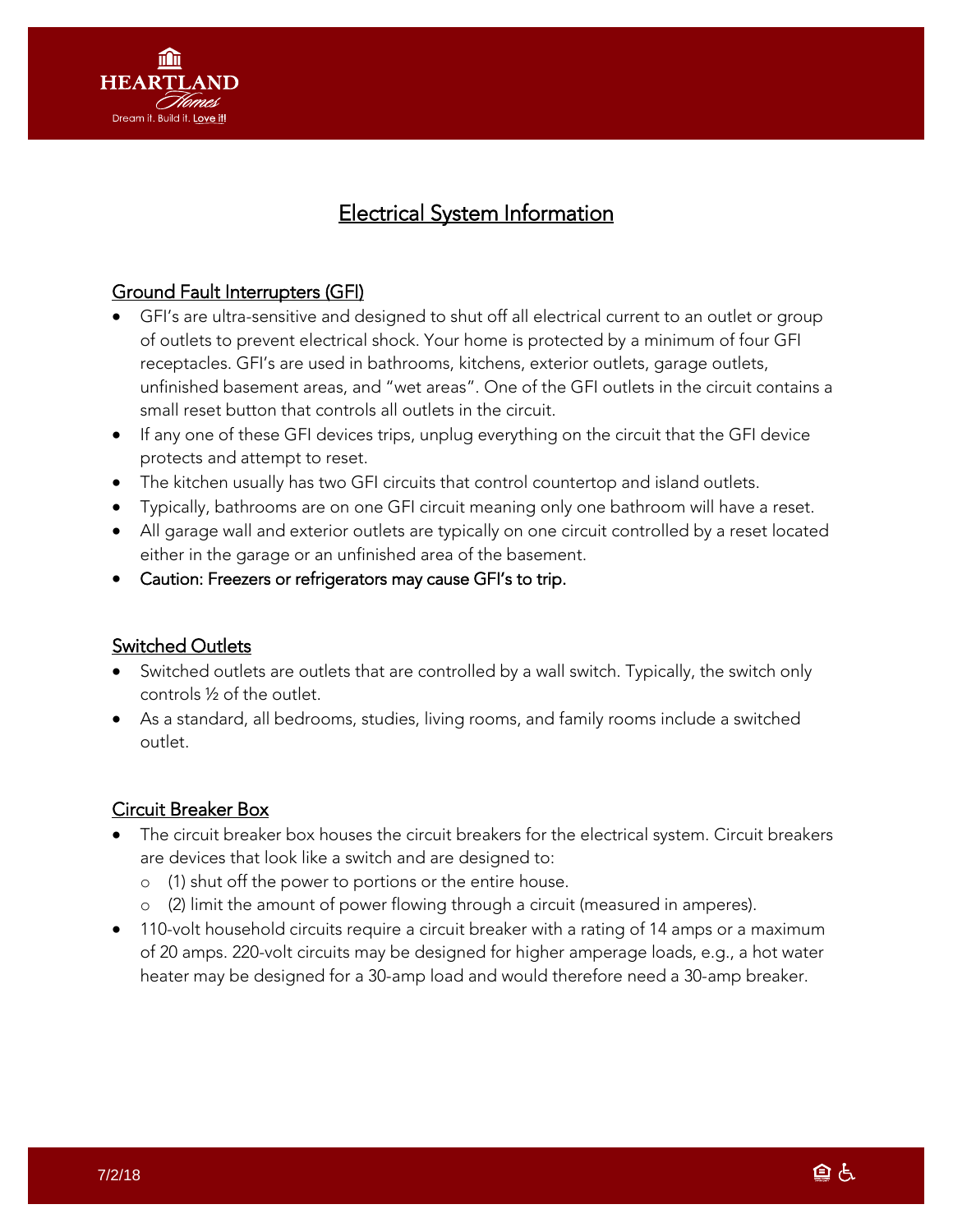

## AFI Breakers

- All bedroom power consuming devices (lights, receptacles, smoke detectors, etc.) are protected by ARC Fault technology. The ARC Fault Breakers are located in your electric panel.
- If an ARC Fault Breaker trips, unplug everything from that circuit and attempt to reset.
- If the breaker holds, plug in the items one at a time and if the breaker trips, the problem is in the item that caused the trip.
- If the breaker will not reset with all items unplugged, call for service.

# Three-Way Switch

- A three-way switch typically operates a light fixture. Three-way switches can control the power from multiple locations.
- Typically, a three-way switch will operate hallway, stairway, foyer and/or other entryway lights to allow you to turn the lights on and off from various locations.

## **HVAC System**

- The starting of your air conditioner may cause a flicker or dimming of lights. This is normal and not a cause for alarm.
- Should you lose heating or air conditioning, be sure to contact your HVAC contractor first.

#### Paddle Fan Prewire

- The ceiling outlet supplied will separately control a light and a fan.
- There are many paddle fan manufacturers and models; refer to installation instructions.